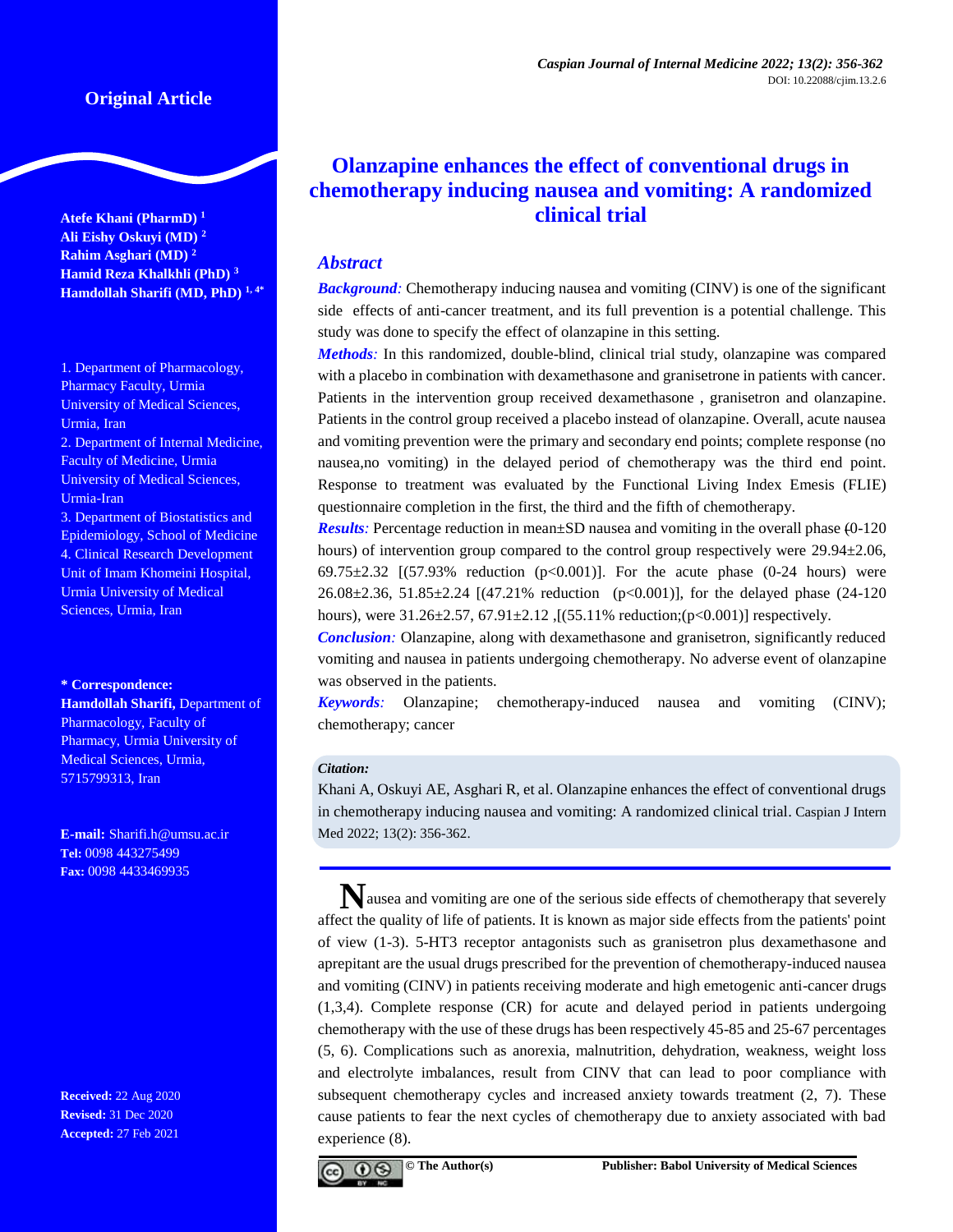It is important that patients receiving chemotherapy for the first time, and they should be free of CINV as far as possible for increasing compliance in next treatments. Olanzapine is accepted by the Food and Drug Administration (FDA) as an antipsychotic drug. Potentially various neurotransmitters are inhibited by olanzapine. These include: serotonin at 5-HT2a, 5-HT2c, 5-HT3, and 5-HT6 receptors, dopamine at D1, D2, D3, and D4 receptors in the brain, catecholamines at alpha-1 adrenergic receptors, acetylcholine at muscarinic receptors, and histamine at H1 receptors (9). Since olanzapine has a comprehensive and powerful prohibiting activity at numerous receptors involved in nausea and vomiting pathways, this drug is a useful treatment for CINV (4). Its activity particularly at the D2, 5-HT2c, and 5-HT3 receptors, which connect with nausea and vomiting, discloses that it may have considerable antiemetic features (10). A phase II trial showed that olanzapine combined with dexamethasone and palonosetron, was very efficient at managing acute and delayed CINV (11). Another study reported no significant difference was observed between olanzapine and aprepitant in prohibiting CINV with extremely emetogenic chemotherapy drugs (8).

According to literature, there are controversies in the control of CINV by olanzapine. To fill this gap, the purpose of this study was to compare the efficacy of olanzapine and placebo, each combined with granisetron and dexamethasone in preventing CINV in patients receiving high or moderate emetogenic drugs. According to the Functional Living Index Emesis (FLIE) scale, this study was conducted during three phases: overall phase (0-120 hours), acute phase (0-24 hours), and delayed phase (24-120 hours). To our knowledge, this is the first trial in Iran that investigated the effect of olanzapine on CINV in chemotherapy-naïve patients.

# **Methods**

**Study Design:** This trial was conducted between September 2017 and August 2018 in the Hematology-Oncology ward of Imam Khomeini Hospital in Urmia-Iran. The study sample included a consecutive group of chemotherapy naive patients treated during a 1-year period. The patients had to be planned for treatment with either high or moderate emetogenic chemotherapy drugs.

**Inclusion criteria:** Patients aged 18 years or older, with cancer who did not receive previous chemotherapy, receiving high or moderate emetogenic chemotherapy, hospitalized in ward, no nausea or vomiting during 24 hours before

participating, had no known hypersensitivity to olanzapine; no known cardiac arrhythmia, congestive heart failure, or acute myocardial infarction within the previous six months and provided written and informed consent.

**Exclusion criteria:** The patients that already received chemotherapy; were receiving chemotherapy combined with radiotherapy, had diabetes mellitus and hyperlipidemia, were undergoing treatment with antipsychotics.

**Study procedure:** All patients qualified for the study were divided randomly into two groups of olanzapine, granisetron and dexamethasone (OGD) regimen and the placebo, granisetron and dexamethasone (PGD) regimen. This division was performed according to a computer-generated random assignment program created by a statistician who was not involved with the study. The patients were categorized according to gender and chemotherapy regimen (High or Moderate/Low emetogen drugs). All of the patients that received the OGD regimen had an antiemetic regimen consisting of dexamethasone 8 mg and granisetron 1mg three times daily on the first day of chemotherapy Also, they received olanzapine 5mg (B.W: 60kg or less) or 10 mg (B.W: more than 60kg) PO the day before chemotherapy and maintained it for 1–5 days pursuing the chemotherapy administration. The patients in PGD regimen received a placebo instead of olanzapine.

**Randomization and blinding:** The patients were randomly assigned into two groups using a balanced randomization method. The patients and the investigators who did clinical assessments were blinded to the treatment groups and kinds of medication. The drug and the placebo were given to the patients in same packs and with the equal doses (containers had same weight and were similar in appearance).

**Outcomes:** The enrolled patients were hospitalized for the treatment the day before and six days after the start of chemotherapy. We recorded clinical data on each patient at the time of hospitalization. The efficacy of both regimens was assessed by FLIE scale which is a validated, -nausea and vomiting-specific, patient reported quality of life questionnaire consisting of 18 questions. It is consisted of two domains (vomiting and nausea) with nine similar items in every area. The score of the FLIE is specified by adding the answers to 18 questions on a 7-point analogue scale and, therefore, the possible range of total scores is between 18 and 126(12). The first end point, no nausea, no vomiting was described as a rate of patients without nausea and vomiting during the overall evaluation period (0 to 120 hours), the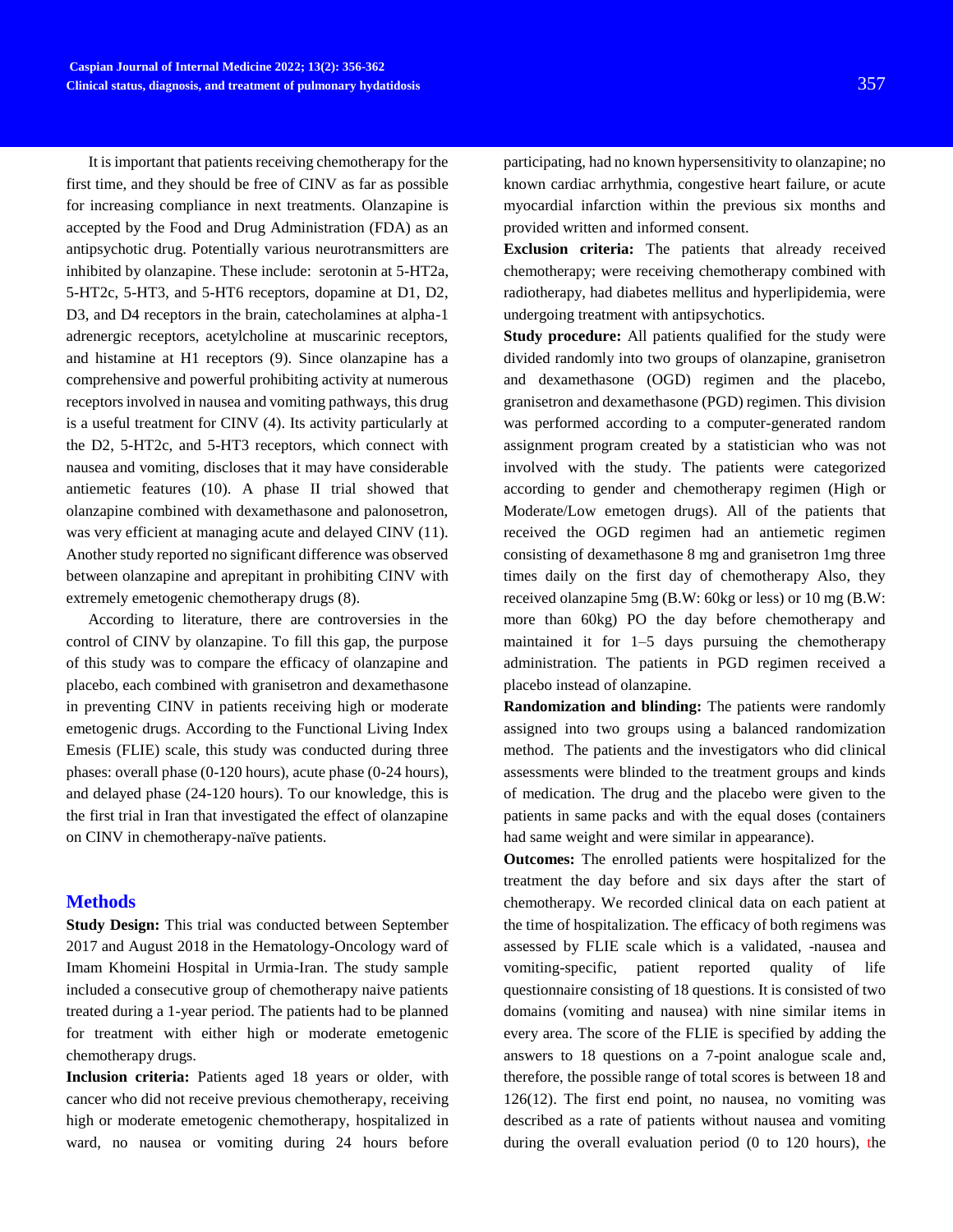second endpoint was the mean scale of patients without nausea, and vomiting in the acute assessment period (0 to 24 hours)*,* and the third endpoint was defined as no nausea, no vomiting in the delayed assessment period (25 to 120 hours) after chemotherapy was based on FLIE scale.

**Statistical Analysis:** The data were analyzed by SPSS software Version 19.0. The patients' demographic data were summarized by descriptive statistics in FLIE data analysis. Chi-square and t-test were used to compare qualitative and quantitative data between the two groups. For comparing the Mean  $\pm$ ED in the groups and in three- periods of study (acute, delayed and overall) the repeated measures ANOVA and Bonferroni post hoc test were used. A  $p$ - value of <.05 was considered statistically significant.

**Ethical considerations:** This study was conducted following the ethical principles (Declaration of Helsinki). The clinical protocol and all relevant documents were reviewed and approved by the Ethics Committee of Urmia University of Medical Sciences, with number: Ir.umsu.rec.1396.131 and was registered at the Iranian Registry of Clinical Trials (www.irct.ir) under the registration number of IRCT20170814035697N3. The privacy of the patients was respected by guaranteeing their anonymity. The main researcher kept the patients' information and records of the procedure were strictly confidential, was made by the primary researcher in the respective rooms before treatment to clarify the risks and benefits as well as to address the answers to other questions or concerns.

#### **Results**

A total of 66 participants were enrolled in the study (fig. 1). Demographic and clinical data are shown in table-1. No significant differences were observed between the olanzapine and placebo groups in terms of age, sex, chemotherapy regimen administered, or type of cancer.





The primary endpoint (no nausea, no vomiting) was 57.93% reduction compared to control group in overall phase. The secondary endpoint (no nausea, no vomiting) in  $-\text{acute}$ phase was 47.21% and the third endpoint (no nausea, no vomiting) was  $55.11\%$  in delayed phase ( $p<0.001$  for all phases). Other results are shown in Table 2.

The results of the analysis of repeated measurement variance indicated that the main effect of time, the intervention (olanzapine), and the interaction effect of time with intervention were significant  $(p<0.001)$  (table 3). Post hoc analysis of olanzapine success rates by periods of

treatment (acute, delayed and overall) in two groups by using Bonferroni test revealed that routine treatment (PGD) significantly reduces the total score of nausea and vomiting during the acute period and has a significant difference with the score of days 3 and 5 ( $p<0.001$ ), but the score of days 3 and 5 had no significant difference ( $p$  > 0.05), that is, routine therapy and placebo in controlling nausea and vomiting were not successful in latency. In the OGD group, the response to olanzapine is almost the same in all three periods, and there is no significant difference between the three periods (p>0.05) (table 4).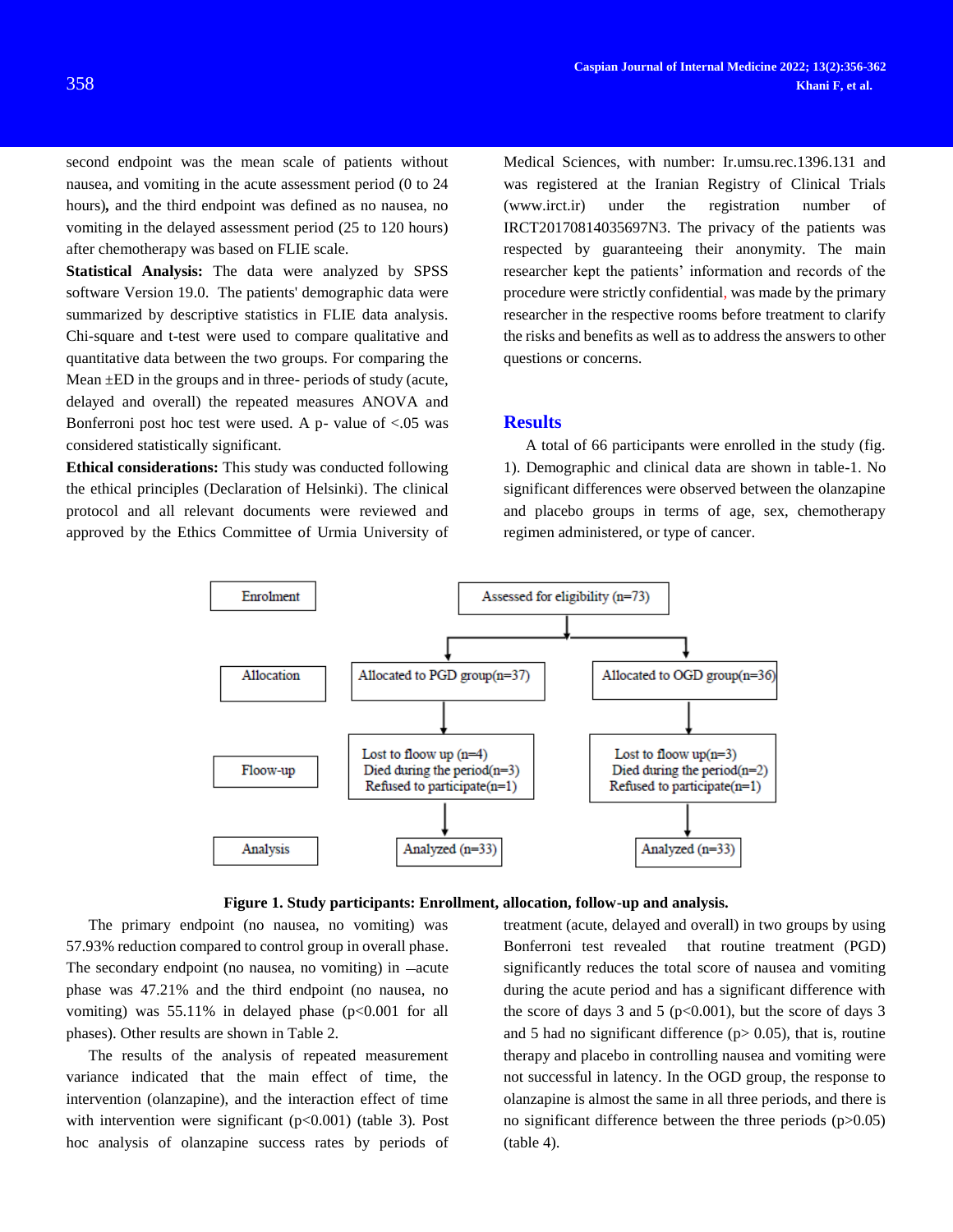| Table 1. Patient demographic and disease characteristics |                  |                |                 |                      |                |                        |
|----------------------------------------------------------|------------------|----------------|-----------------|----------------------|----------------|------------------------|
|                                                          | <b>OLN</b> group |                |                 | <b>Control group</b> |                | <b>Chi-square test</b> |
| <b>Patient's Characteristics</b>                         |                  | $\frac{0}{0}$  | N               | $\frac{0}{0}$        | N              | <b>P-value</b>         |
| sex                                                      | male             | 51.52          | 17              | 66.67                | 22             |                        |
|                                                          | female           | 48.48          | 16              | 33.33                | 11             | 0.87                   |
|                                                          | H                | 36.4           | 12              | 36.4                 | 12             |                        |
| Emetogenicity of chemotherapy drugs                      | M                | 30.3           | 10              | 27.2                 | 9              |                        |
|                                                          | $H+M$            | 33.3           | 11              | 36.4                 | 12             | 0.952                  |
|                                                          | <b>GIT</b>       | 6.1            | $\overline{2}$  | 6.1                  | 2              |                        |
|                                                          | Genital          | 15.2           | $5\overline{)}$ | 6.1                  | $\overline{2}$ |                        |
|                                                          | <b>ALL</b>       | 42.4           | 14              | 48.4                 | 16             |                        |
| type of cancer                                           | AML              | 27.2           | 9               | 30.3                 | 10             |                        |
|                                                          | Multiple myeloma | 6.1            | $\overline{2}$  | 6.1                  | $\overline{2}$ |                        |
|                                                          | Sarchoma         | $\overline{0}$ | $\overline{0}$  | 3                    |                |                        |
|                                                          | Respiratory      | 3              |                 | $\overline{0}$       | 0              |                        |

H: Highly Emetogenic Chemotherapy, M: Moderately Emetogenic Chemotherapy, H+M: Highly +Moderately Emetogenic Chemotherapy, GIT: Gastric Intestinal Tract. ALL: Acute lymphocytic leukemia, AML: Acute myeloid Leukemia

| Table 2. Results of the effect of olanzapine in comparison with placebo on the mean score of nausea, vomiting and nausea |
|--------------------------------------------------------------------------------------------------------------------------|
| with vomiting in OGD and PGD groups                                                                                      |

|                            |                                    | Day 1             | Day 3             | Day 5             |
|----------------------------|------------------------------------|-------------------|-------------------|-------------------|
| <b>Nausea</b>              | Mean $\pm$ SE (PGD)                | $27.27 \pm 8.66$  | $34.48 \pm 10.15$ | $35.64 \pm 10.19$ |
|                            | Mean $\pm$ SE (OGD)                | $13.41 \pm 6.87$  | $15.18 \pm 6.39$  | $14.48 \pm 7.56$  |
|                            | Mean difference of 2 groups        | $13.87 \pm 1.74$  | $19.30 \pm 3.86$  | $21.13 \pm 2.68$  |
|                            | % reduction in nausea              | 50.21             | 55.79             | 59.14             |
|                            | $P-value$                          | < 0.001           | < 0.001           | < 0.001           |
| <b>Vomiting</b>            | Mean $\pm$ SE (PGD)                | $24.14 \pm 11.32$ | $33.25 \pm 9.28$  | $34.12 \pm 13.66$ |
|                            | Mean $\pm$ SE (OGD)                | $14.12 \pm 6.07$  | $15.16 \pm 6.25$  | $14.27 \pm 6.63$  |
|                            | Mean difference of 2 groups        | $10.22 \pm 2.22$  | $17.92 \pm 1.6$   | $18.77 \pm 2.68$  |
|                            | % reduction in vomiting            | 42.62             | 54.12             | 56.07             |
|                            | $P-value$                          | < 0.001           | $\le 0.001$       | < 0.001           |
| <b>Nausea and Vomiting</b> | Mean $\pm$ SE (PGD)                | $51.85 \pm 2.24$  | $67.91 \pm 2.12$  | $69.75 \pm 2.32$  |
|                            | Mean $\pm$ SE (OGD)                | $26.08 \pm 2.36$  | $31.26 \pm 2.57$  | $29.94 \pm 2.06$  |
|                            | Mean difference of 2 groups        | $25.58 \pm 4.69$  | $37.81 \pm 3.43$  | $39.81 \pm 4.34$  |
|                            | % reduction in nausea and vomiting | 47.21             | 55.11             | 57.93             |
|                            | P-value                            | < 0.001           | < 0.001           | < 0.001           |

# **Table 3. Results of analysis of variance for nausea+vomiting**

| <b>Source</b>            | <b>Sum of</b><br><b>Squares</b> | <b>Degree of</b><br><b>Freedom(df)</b> | <b>Meam Square</b> | $\bf{F}$ | <b>P-value</b> | <b>Partial Eta Squared</b> |
|--------------------------|---------------------------------|----------------------------------------|--------------------|----------|----------------|----------------------------|
| Time                     | 4357.2                          |                                        | 2179.6             | 21.99    | < 0.001        | 0.24                       |
| Time * Intervention      | 2472.5                          | $2^{\circ}$                            | 1236.7             | 12.5     | < 0.001        | 0.15                       |
| Error                    | 13541                           | 136                                    | 99.1               |          |                |                            |
| Intervention(olanzapine) | 59202.7                         |                                        | 59203.9            | 89.6     | < 0.001        | 0.59                       |
| Error                    | 40892.9                         | 68                                     | 600.7              |          |                |                            |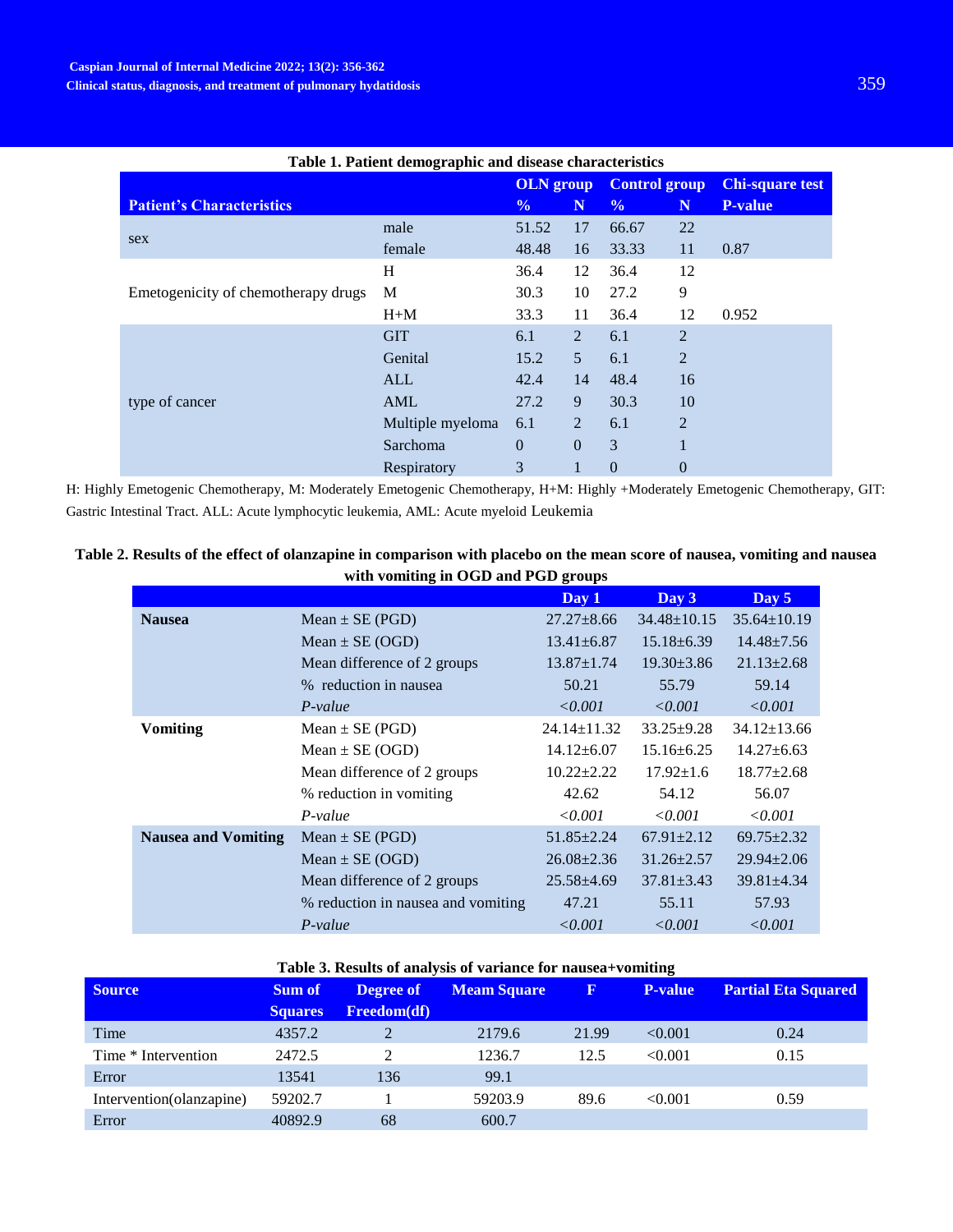| group      | Period(1,3,5)     | Mean diference Std.error |      | p- value |
|------------|-------------------|--------------------------|------|----------|
|            | $1 \text{ vs } 3$ | 16.16                    | 1.89 | < 0.001  |
|            | $1 \text{ vs } 5$ | 17.90                    | 2.24 | < 0.001  |
| <b>PGD</b> | $3 \text{ vs } 5$ | 1.84                     | 1.69 | 1.00     |
|            | $1 \text{ vs } 3$ | 5.18                     | 2.11 | 0.37     |
|            | $1 \text{ vs } 5$ | 3.86                     | 2.54 | 087      |
|            | $3 \text{ vs } 5$ | 1.32                     | 1 21 | 1.00     |

**Table 4. The rate of reduction in the total score of nausea and vomiting in 3 periods between groups**

#### **Discussion**

In this study, it was observed that olanzapine combined with dexamethasone and granisetron is more efficient in managing acute and delayed CINV. Our most important finding in this study was the use of three drugs instead of four drugs in complete control of nausea and vomiting in acute and delayed periods. Acute vomiting is the most important factor for poor vomiting prognosis (13). When vomiting occurs once, this is expected in subsequent chemotherapy (14). Therefore, in this study, patients in the first period of chemotherapy were used to eliminate the expected nausea and vomiting. An article that studied the effect of olanzapine compared to placebo in patients who received dexamethasone, aprepitant and a 5-HT3 antagonist (4) no nausea in the first 24 hours (acute phase), was 74% in the intervention group versus 45% in the placebo group. In our study, the reduction of nausea score was significant between the control and intervention groups also  $(p<0.001)$ . In the same study, the complete response rate (no nausea and vomiting) was 42.4% versus  $25.4\%$  in the delayed phase ( $p<0.001$ ). Our study also showed a significant reduction in nausea and vomiting score  $(p<0.001)$ . We believe this outcome is valuable because we replaced an expensive drug (aprepitant) with a cheap drug (olanzapine). Another important finding in this study was that delayed nausea and vomiting decreased same as the acute phase in the OGD group. Although the prevention of delayed vomiting is more difficult than the acute type (1), our results showed that there was a significant difference between the mean ±SD in the first day with the third and the fifth day in the control group  $(p<0.001)$ , but this difference was not significant in intervention group. These findings are according to results of Abe et al. (1) and Navari et al. studies (15).

In another study (16), although the results were consistent with our results, the control of nausea and vomiting was less than our study. It seems that the reason for this difference was related to type of drugs of chemotherapy. Patients in that study received only high emetogenic drugs. However, in our study,

about one third of the patients treated by high emetogenic drugs and two third received moderate and high emetogenic drugs. In a phase III clinical trial that patients received cisplatin (17, 18) or anthracycline and cyclophosphamide (19, 20), aprepitant was not more effective in reducing nausea. The other differences between the mentioned studies and the present study were where the patients in the intervention group in addition to olanzapine received three anti-vomiting drugs (aprepitant, dexamethasone, and an inhibitor of 5-HT3 receptors) that our patients did not receive aprepitant. Babu G et al. (8) have shown that there is not difference between aprepitant and olanzapine in the prevention of CINV. Since olanzapine is cheaper compared to aprepitant, it seems that the use of this drug is economical.

The present and many other studies (1, 15, 16, 21) have shown that CINV is significantly reduced when olanzapine is added to routine drugs. The efficacy of olanzapine in controlling nausea is comparable with the findings of trials using aprepitant. Although aprepitant and its families (fosaprepitant, netupitant, rolapitant) controlled vomiting in acute and delayed phase, but it was less effective in controlling nausea (22). It seems that aprepitant's efficiency may decrease in the presence of olanzapine. On the other hand, olanzapine acts as an antagonist for dopamine (D1-D5), serotonin (5-HT2a, 5-HT2c, 5-HT3, 5-HT6) histamine (H1), adrenaline  $(\alpha 1)$  and acetylcholine (m1-m5) receptors (23). H1 and Ach (M) receptors are found in the vestibular apparatus, that cause nausea. Aprepitant cannot penetrate to this apparatus but olanzapine can (24), though the effect of olanzapine in controlling nausea is more than aprepitant. This finding has been shown in Navari RM et al.'s study also (10).

Another important finding in the present study was that during treatment, no adverse events were observed in patients receiving olanzapine but in other similar studies drowsiness was reported in some patients (4, 8, 15). A limitation of our study was that we evaluated all type of cancers together. Since treatment regimens are different for each type of cancer and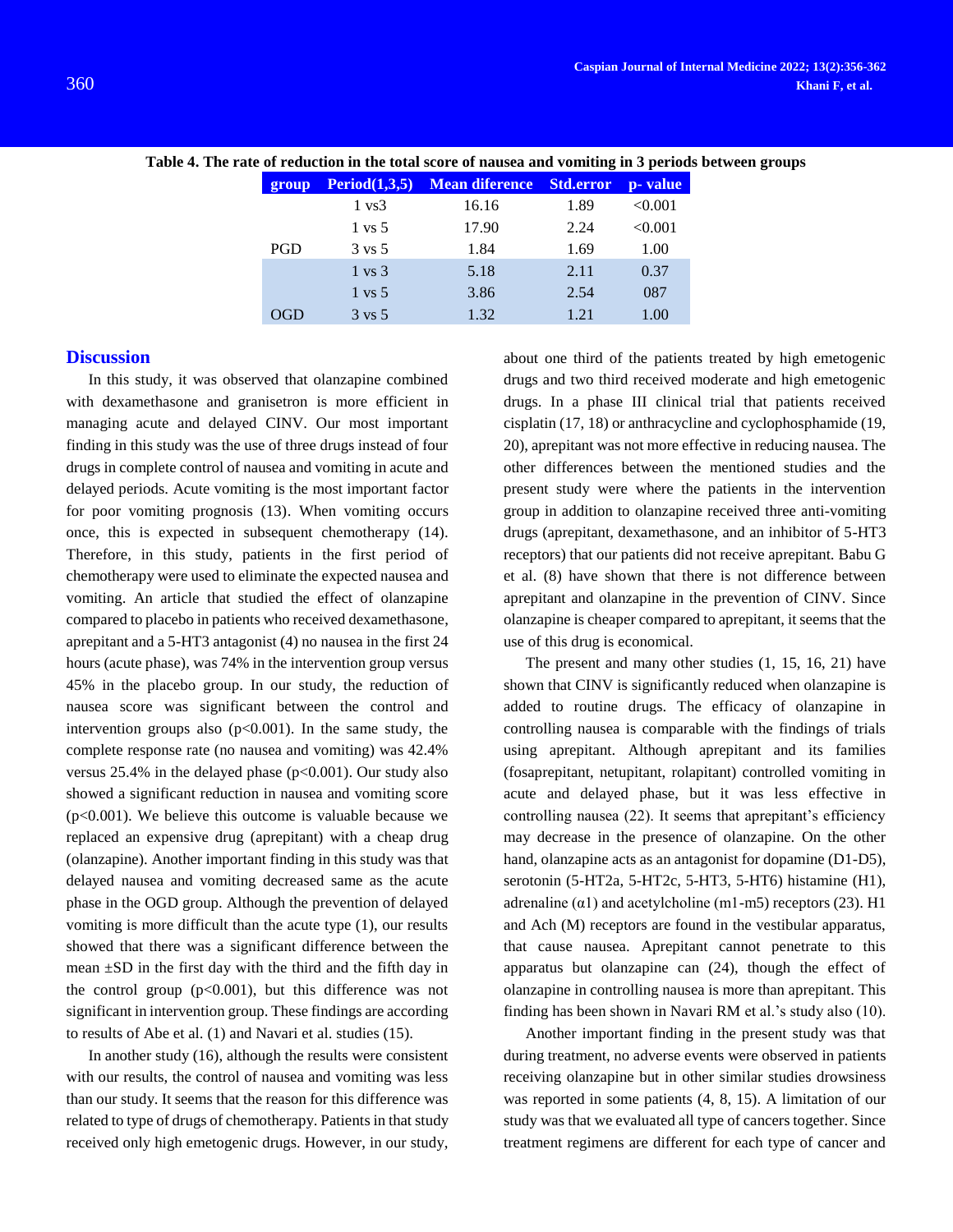have different severity of nausea and vomiting (high, moderate or low), so it is best to study only one treatment regimen or one type of cancer. Due to patient limitations, we did not perform this distinction.

In conclusion the results of this clinical trial showed that olanzapine, along with dexamethasone and granisetron, in patients undergoing chemotherapy with HEC and MEC drugs or combination of both, CINV were significantly lower than the patients who did not receive olanzapine. No adverse event of olanzapine was observed in patients undergoing treatment.

# **Acknowledgments**

We are grateful to the nursing staff of Hematology and Oncology wards for their participation in this work and the Clinical Research Development Unit of Urmia Imam Khomeini Hospital for the English editing of the paper.

**Funding:** The study was supported by the Urmia University of Medical Sciences. Urmia, Iran

**Conflict of Interests**: The authors declare that there is no conflict of interest among them.

# **References**

- 1. Abe M, Hirashima Y, Kasamatsu Y, et al. Efficacy and safety of olanzapine combined with aprepitant, palonosetron, and dexamethasone for preventing nausea and vomiting induced by cisplatin-based chemotherapy in gynecological cancer: KCOG-G1301 phase II trial. Support Care Cancer 2015; 24: 675-82.
- 2. Navari RM. 5-HT3 receptors as important mediators of nausea and vomiting due to chemotherapy. Biochim Biophys Acta 2015; 1848: 2738–46.
- 3. Nikbakhsh N, Sadeghi MV, Ramzani E, et al. Efficacy of olanzapine in symptom relief and quality of life in gastric cancer patients receiving chemotherapy. J Res Med Sci 2016; 21: 88.
- 4. Navari RM, Quin R, Ruddy KJ, et al. Olanzapine for the prevention of chemotherapy-induced nausea and vomiting. N Engl J Med 2016; 375: 134-42.
- 5. Chiu L, Chiu N, Chow R, Zhang L, et al. Olanzapine for the prophylaxis and rescue of chemotherapy-induced nausea and vomiting (CINV): a retrospective study. Ann Palliat Med 2016; 5: 172-8.
- 6. Janelsins MC, Tejani M, Kamen C, et al. Current pharmacotherapy for chemotherapy-induced nausea and vomiting in cancer patients. Expert Opin Pharmacother 2013; 14: 757–66.
- 7. Wang XF, Feng Y, Chen Y, Gao BL, Han BH. A metaanalysis of olanzapine for the prevention of chemotherapy-induced nausea and vomiting. Sci Rep 2014: 4; 4813.
- 8. Babu G, Saldanha SC, Chinnagiriyappa LK, Jacob LA, Mallekavu SB, Dasappa L. The Efficacy, safety, and cost benefit of olanzapine versus aprepitant in highly emetogenic chemotherapy: a pilot study from South India. Chemother Res Pract 2016;2016: 3439707.
- 9. Tan L, Liu J, Liu X, et al. Clinical research of Olanzapine for prevention of chemotherapy-induced nausea and vomiting. J Exp Clin Cancer Res 2009; 28: 131: 7.
- 10. Navari RM, Gray SE, Kerr AC. Olanzapine Versus Aprepitant for the prevention of chemotherapy-induced nausea and vomiting: a randomized phase III trial. J Support Oncol 2011; 9: 188–95.
- 11. Navari RM, Einhorn LH, Loehrer PJ Sr, et al. A phase II trial of olanzapine, dexamethasone, and palonosetron for the prevention for the prevention of chemotherapyinduced nausea and vomiting, Support. Care Cancer 2007; 15: 1285-91.
- 12. Aksu G, Dolaşık I, Ensaroğlu F, et al. Evaluation of the efficacy of aprepitant on the prevention of chemotherapyinduced nausea and vomiting and quality of life with functional living index emesis. Balkan Med J 2013; 30: 64-7.
- 13. Italian Group for Antiemetic Research. Prevention of cisplatin-induced delayed emesis: still unsatisfactory. Support Care Cancer 2000; 8: 229–32.
- 14. Roscoe JA, Morrow GR, Aapro MS, Molassiotis A, Olver I. Anticipatory nausea and vomiting. Support Care Cancer 2011; 19: 1533–8.
- 15. Navari RM, Nagy CK, Le-Rademacher J, Loprinzi CL. Olanzapine versus fosaprepitant for the prevention of concurrent chemotherapy radiotherapy-induced nausea and vomiting. J Community Support Oncol 2016; 14: 141-7.
- 16. Navari RM, Quin R, Ruddy KJ, et al. Olanzapine for the prevention of chemotherapy-induced nausea and vomiting (CINV) in patients receiving highly emetogenic chemotherapy (HEC): Alliance A221301.a randomized, double-blind, placebo-controlled trial. J Clin Oncol 2015; 33: 176. DOI: 10.1200/jco.2015.33.29\_suppl.176